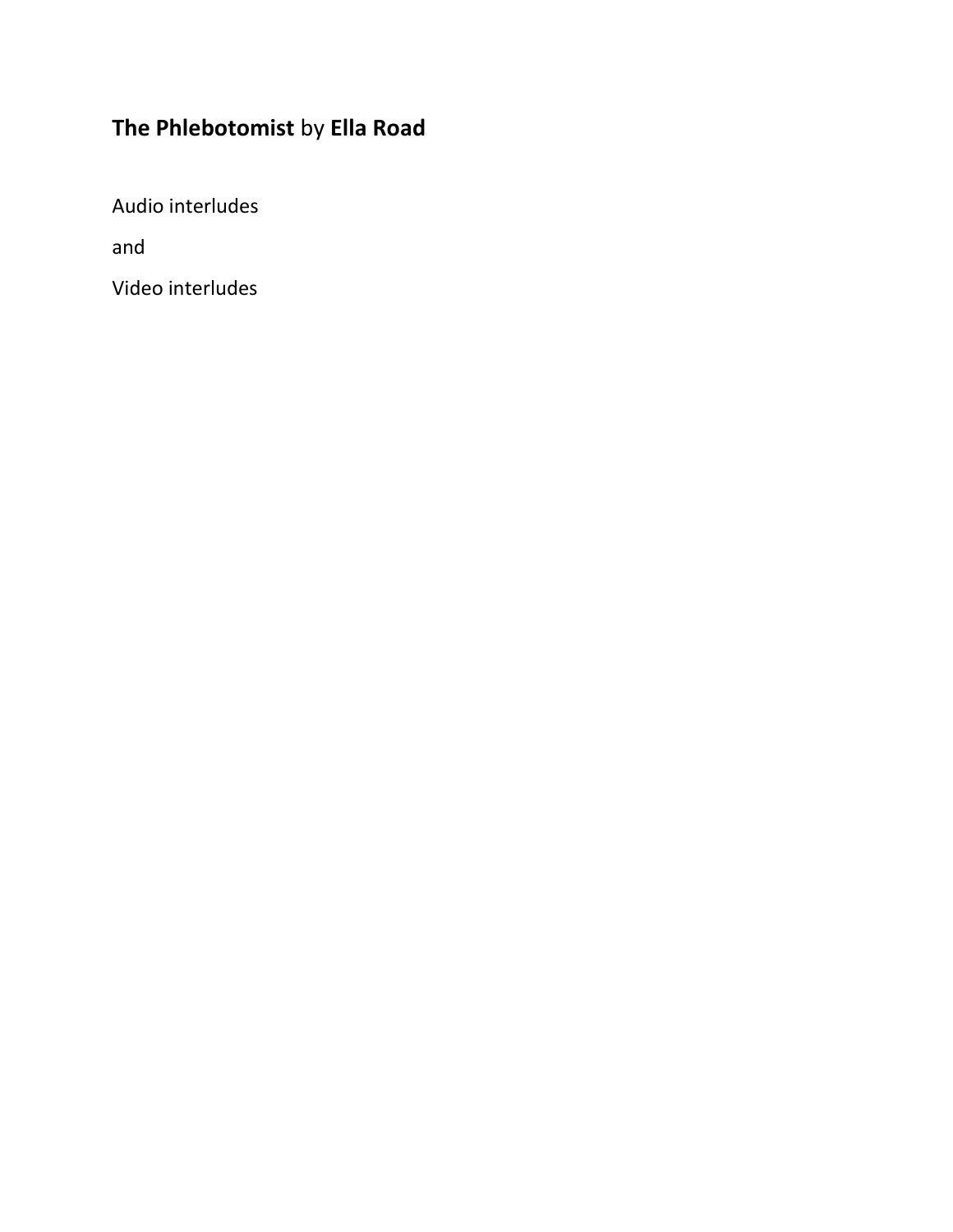### **INTERLUDE 1**

*Soundscape. A&E. Muffled voiceovers:*

- DOCTOR 1: ... just ran right out in front/
- DOCTOR 2: ... by a tram, right outside the /
- DOCTOR 3: Intracranial haemorrhage/
- DOCTOR 1: Unconscious, suspected bleeding to the/
- DOCTOR 2: Well do we resuss?
- DOCTOR 3: What's the profile?
- DOCTOR 1: Male, late twenties, no abnormalities, no record of/
- DOCTOR 2: If we're gonna, we need to/
- DOCTOR 3: Yes, yes, we resuss!
- DOCTOR 2: Let's move him through please!

*Soundscape fades into SCENE 1*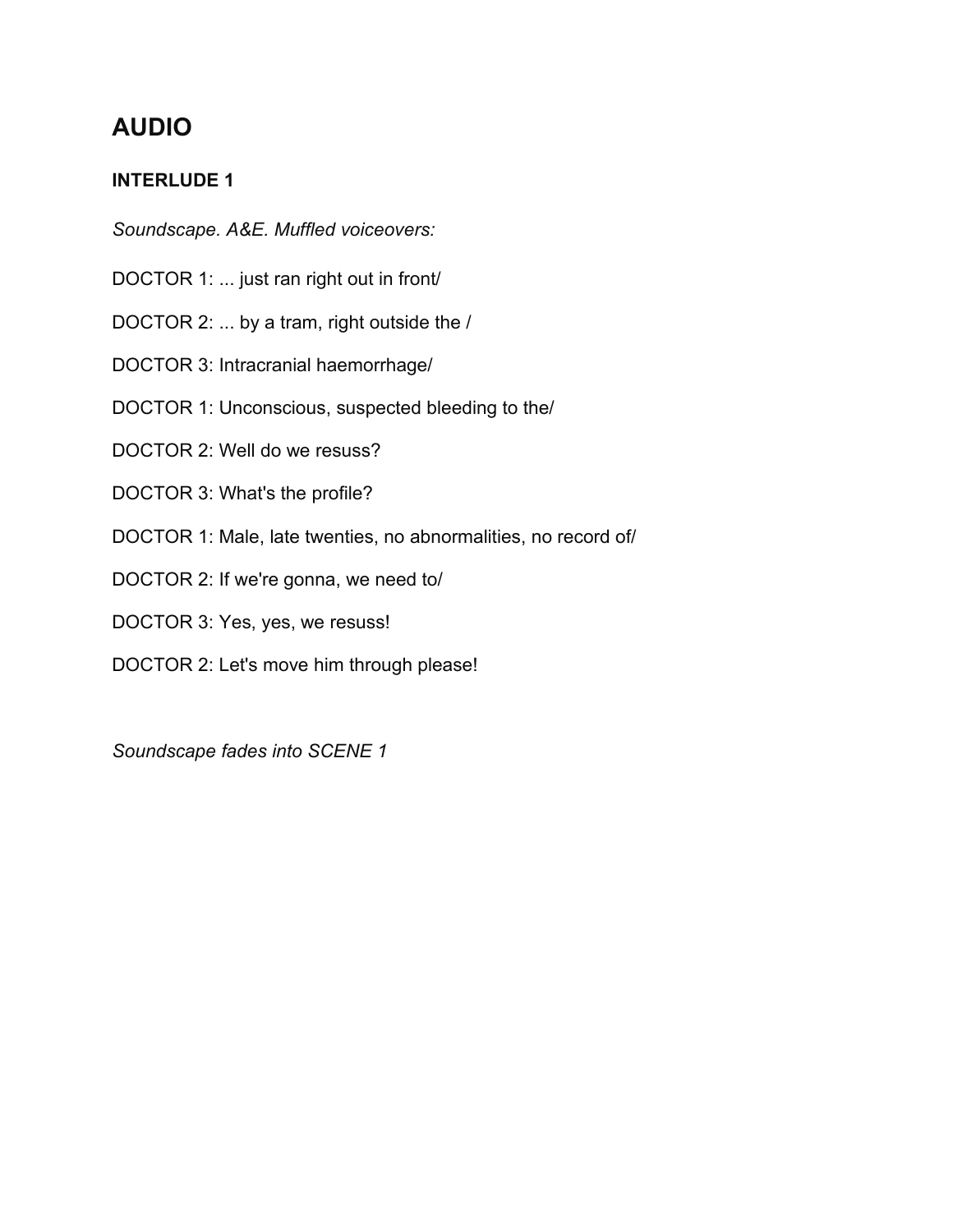#### **INTERLUDE 2**

*NHS complaints helpline. Background noise of a call centre (maybe overseas). The HELPLINE ATTENDANT's voice is deadpan.*

HELPLINE: It's an opt-out scheme.

PATIENT: It's not clear enough.

HELPLINE: It was on the form, top left.

PATIENT: But I /

HELPLINE: May we remind you, you're under no obligation

to disclose your /

PATIENT: Yeah, but *I* know now don't I? I went in there for

an anaemia test. Iron. Then the guy comes back chatting

about colon cancer! No pre-treatment for this strain

anyway, I mean why would I want to spend the next

decade knowing /

HELPLINE: I /

PATIENT: And do you know what's fucking ridiculous?

HELPLINE: I'm going to have to ask you not to swear.

PATIENT: I was this close to signing on a house. This close. Now they're giving me seven years max. What can I get with seven years mortgage? Shit all, seven years. Coz they know I'm not worth/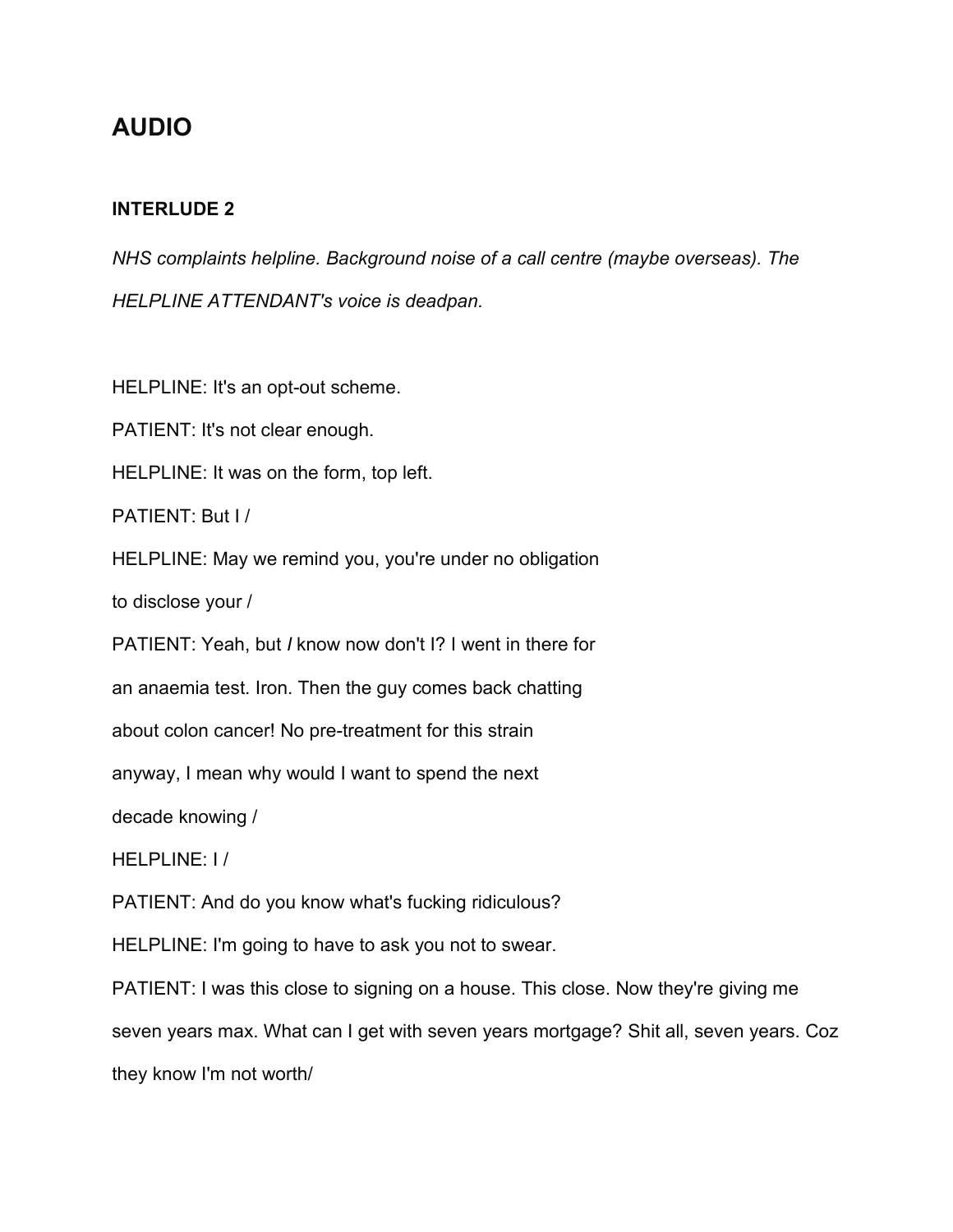### **INTERLUDE 4**

*Radio charity campaign. Emotive Christmas music.*

SPEAKER: ...just can't get the vitamins they require. Diseases such as Scurvy, Pellagra and Beriberi are on the rise. Is it right for a child to be denied the basic vitamins they need?

For a small donation, you can give a child a portion of fresh fruit or veg every day for a week.

Malnutrition is one of the biggest contributors to health problems in the UK. We at Brain Food believe that everyone deserves a healthy start.

If you agree, text FRESH to 6983, and revitalise a child this Christmas.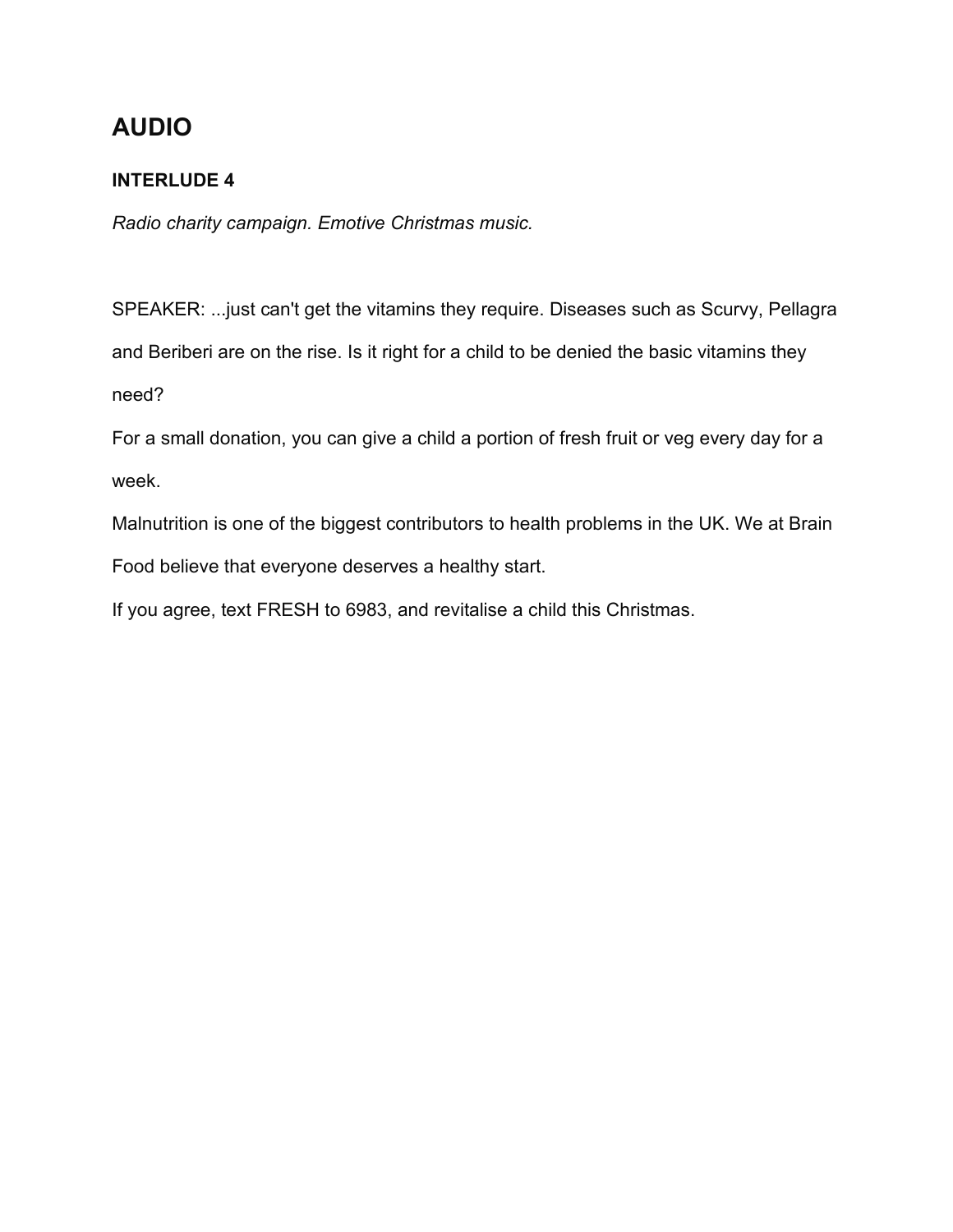### **INTERLUDE 7**

*Radio interview with MINISTER OF STATE (a la BBC Radio 4).*

MINISTER: *I* as I've said, this is not a government scheme, and as such we cannot take responsibility. No one is forcing anyone to disclose this information.

INTERVIEWER: But it is used in A&E?

MINISTER: Well, it helps staff to prioritise to give the best level of care.

INTERVIEWER: It was an economist who popularised the nought to ten rating model was it not?

MINISTER: I believe so.

INTERVIEWER: And combining every genetic trait, from disease to behaviour, do you think that all these characteristics can be processed into one simple ranking? MINISTER: Ha ha, it's not a 'ranking'. Anyone knows that if you want real information you have to read the breakdown. Else it's a bit like just reading the stars on a review and not the review itself, you know?

*Tiny beat.*

INTERVIEWER: What are your thoughts on test-upon-entry schemes at immigration points?

MINISTER: I'm not able to comment on/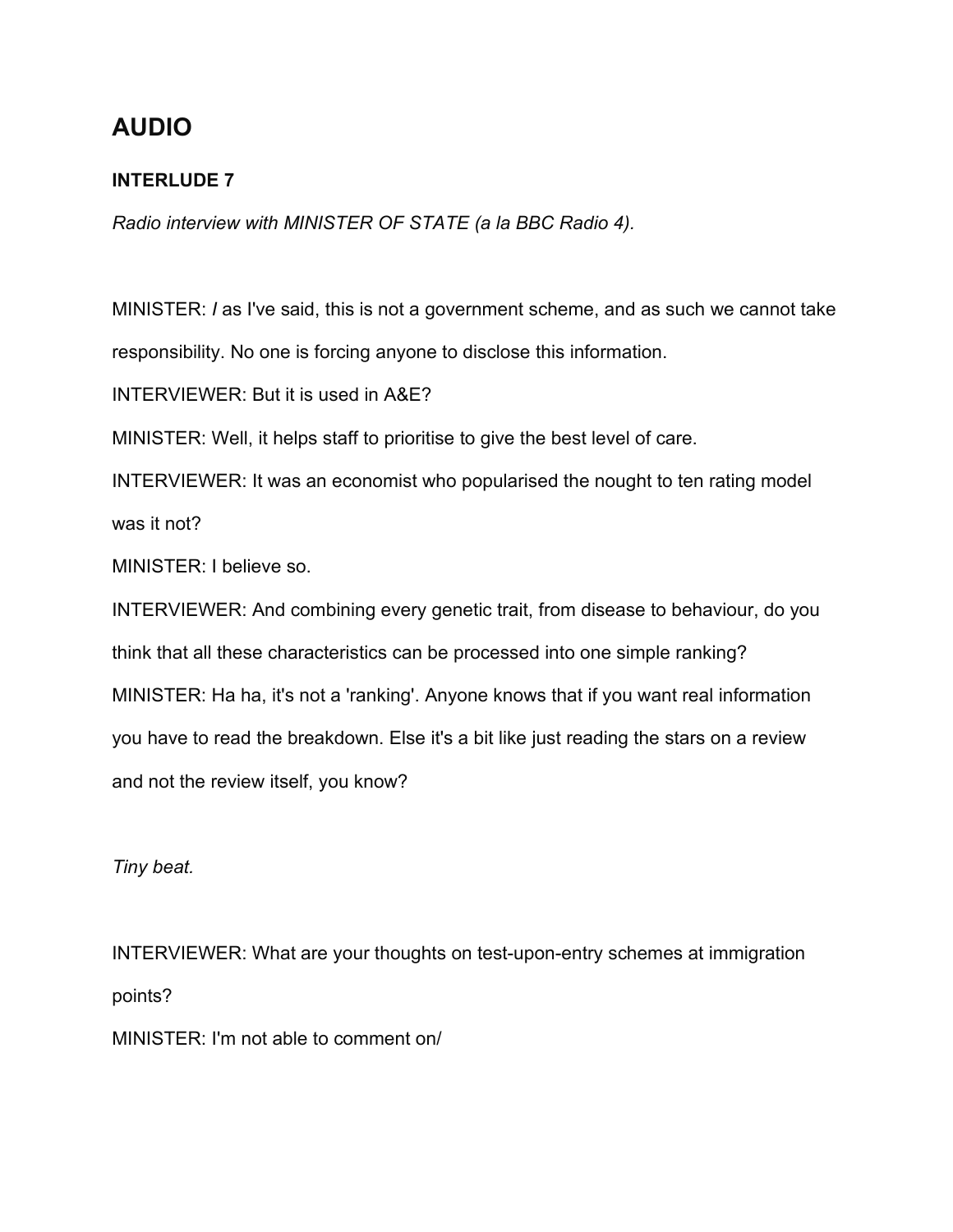### **INTERLUDE 15**

*Soundscape, A&E (sirens and chaos). Muffled voiceovers.*

- DOCTOR 1: ... just ran right out in front/
- DOCTOR 2: ... a tram, right outside the/
- DOCTOR 3: Intracranial haemorrhage /
- DOCTOR 1: Unconscious, suspected bleeding to the/
- DOCTOR 2: We11 do we resus?
- DOCTOR 3: What's the profile?
- DOCTOR 1: Sub.
- DOCTOR 2: If we're gonna /
- DOCTOR 3: How low?
- DOCTOR 1: 2.2
- DOCTOR 2: We'd need to/
- DOCTOR 3: No.
- DOCTOR 2: OK, move him on please!

*Soundscape fades into the next scene*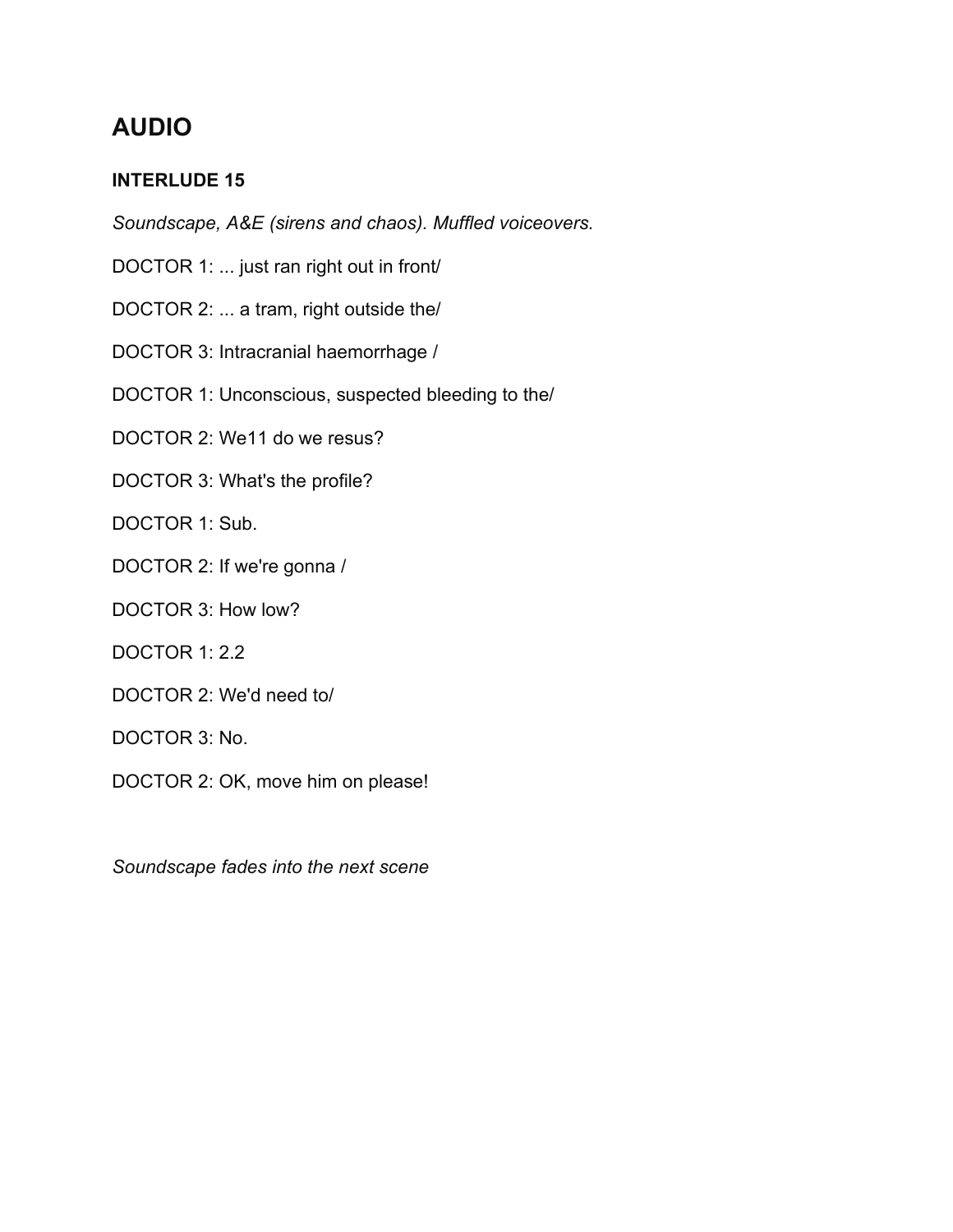#### **INTERLUDE 3**

#### *A DATER records a video for a dating app.*

DATER: Hiya, so this is me. I'm a bit nervous, so sorry if I stutter or whatever ... So I'm average height. I'm bisexual so looking for all kinds of love really. Should increase my chances by 100%, or that's what mum says. Yeah don't really mind which one, boy or girl, just a person.

#### *Nervous laugh.*

Er, I work in marketing. It's really great. We're on the top floor and in summer I can get tanned on my lunch break which is just a massive bonus. I wear sun cream though, obviously. I mean I'm very careful. Ummm, this is my front obviously, side, other side. And check the uploads for party pics, gym pics, nude pics and there's a family pic there too coz I thought it was sweet and also thought you might wanna check out my fam? I look like Dad, so that's probably me at sixty. Ha. Er. Teeth are good.

#### *Shows teeth. Then licks lips nervously.*

Um ... obviously you'll have seen I'm 5.4, but if you look at the breakdown most health risks are actually quite low. It's mainly brought down by IQ? And the fact that I'm allergic to peanuts. But apparently they're not that nice anyway, so. I also technically have 'addictive tendencies' but the only thing I really like too much is the gym, so I'm actually likely to have a long life? Unless I have a plane crash or something. But it hasn't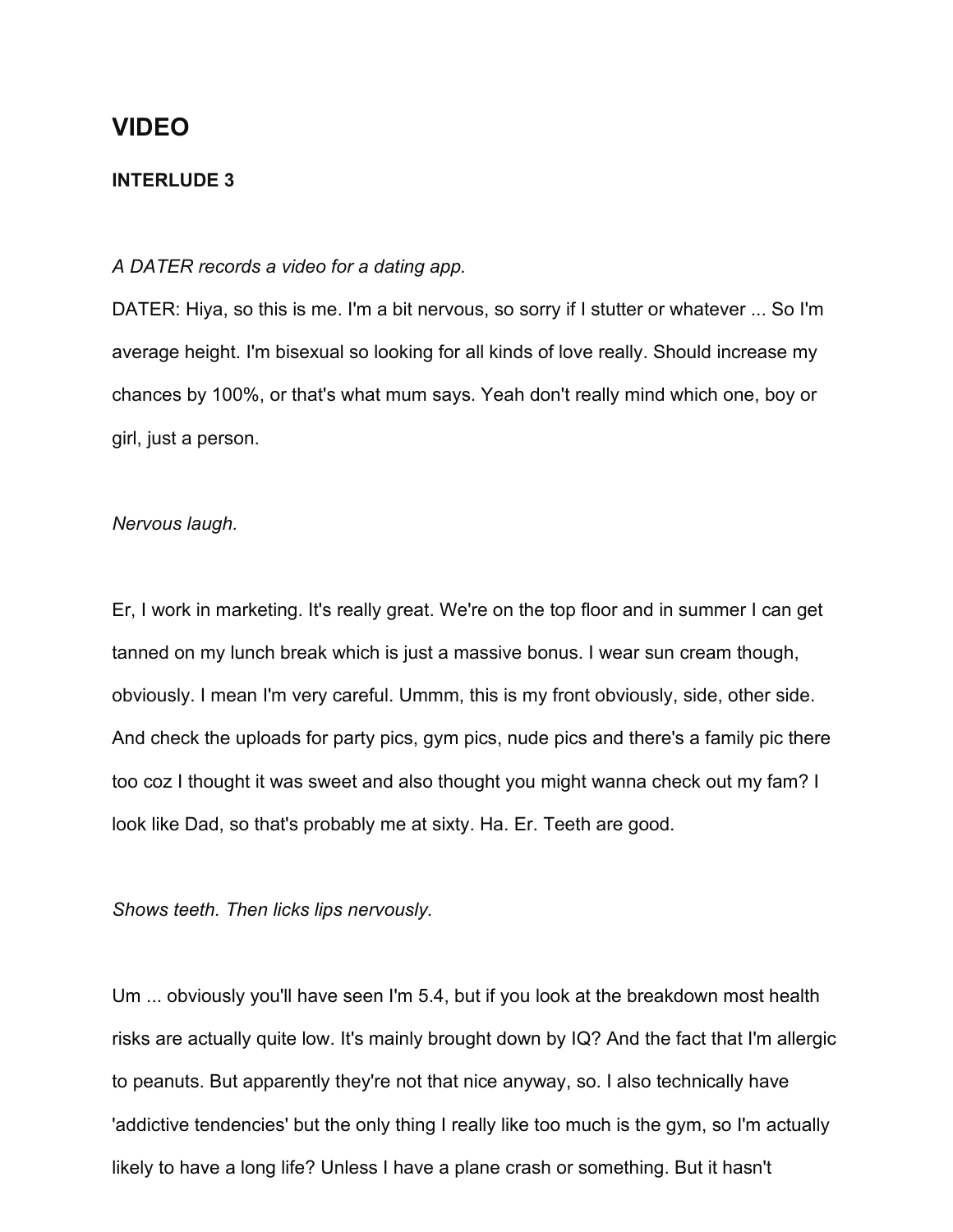happened yet, so. Yeah. Um. I guess if you've got this far then maybe you're interested in messaging me? Don't know what else to say really except I've always got good feedback from dates I've been on. Reviews are at the bottom.

*Loses momentum. Finds it hard to look at camera.*

Mum says I shouldn't worry about my rating coz I have a nice smile, so ... this is me smiling ...

*Grins unconvincingly into camera.*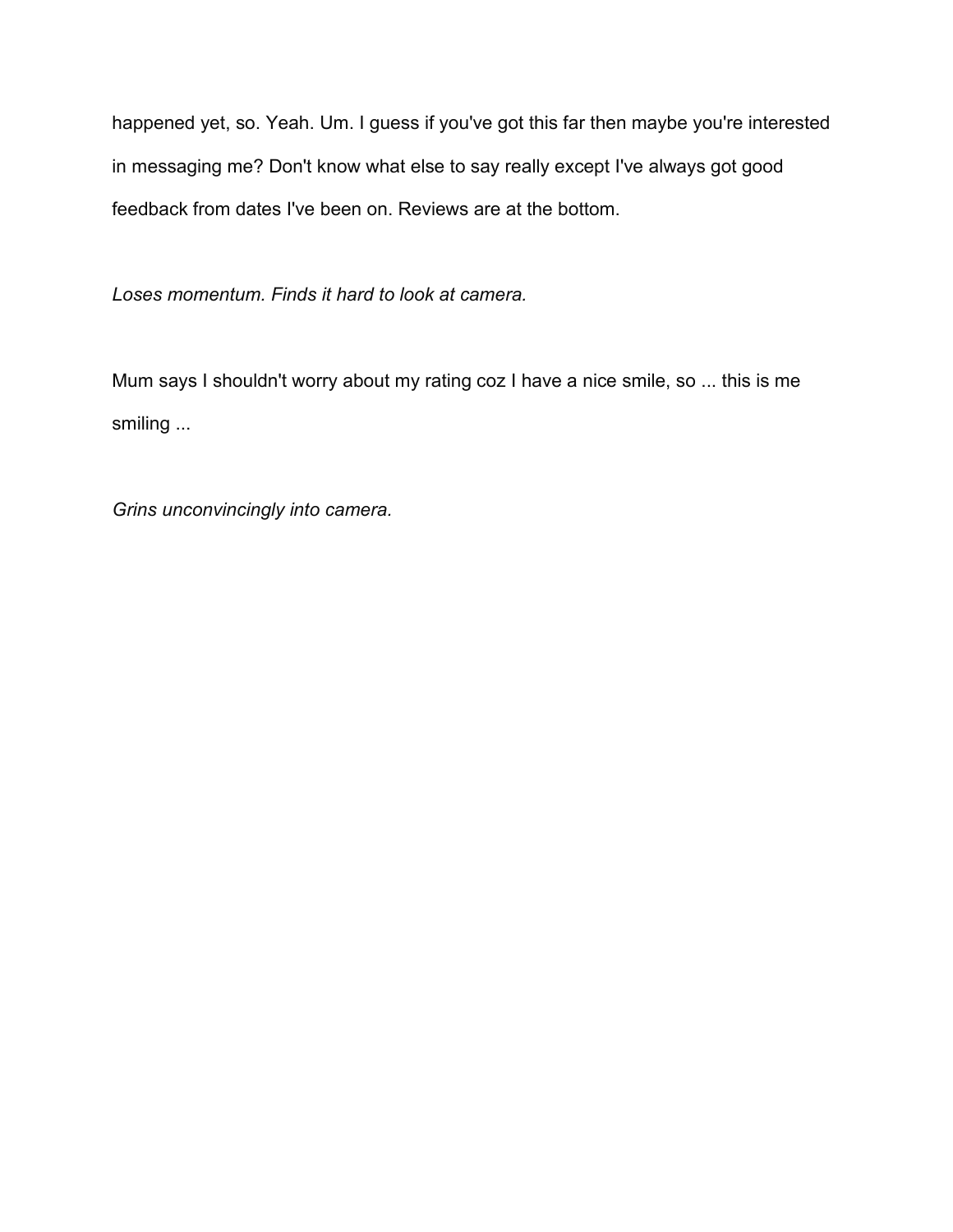### **INTERLUDE 5**

*ON SCREEN: MyRate dating app testimonial. X and Y speak to camera. Sickly sweet.*

- Y: Love at first site really.
- X: Profile picture was super cute.
- Y: Yours made me giggle.
- X: That pose.
- Y: Definitely the first person who popped up in my rate bracket who I was like 'Yes.

Definitely yes.'

- X: We matched on, when was it? A Friday morning?
- Y: I was on my tea break.
- X: Guzzling chocolate probably.
- Y: Ah, the good old days.
- X: We're on a health programme, see.
- Y: I'm high risk diabetes Type 2? Nothing tragic but/
- X: Better stay on the safe side you know?

*X shrugs. Y smiles unconvincingly.*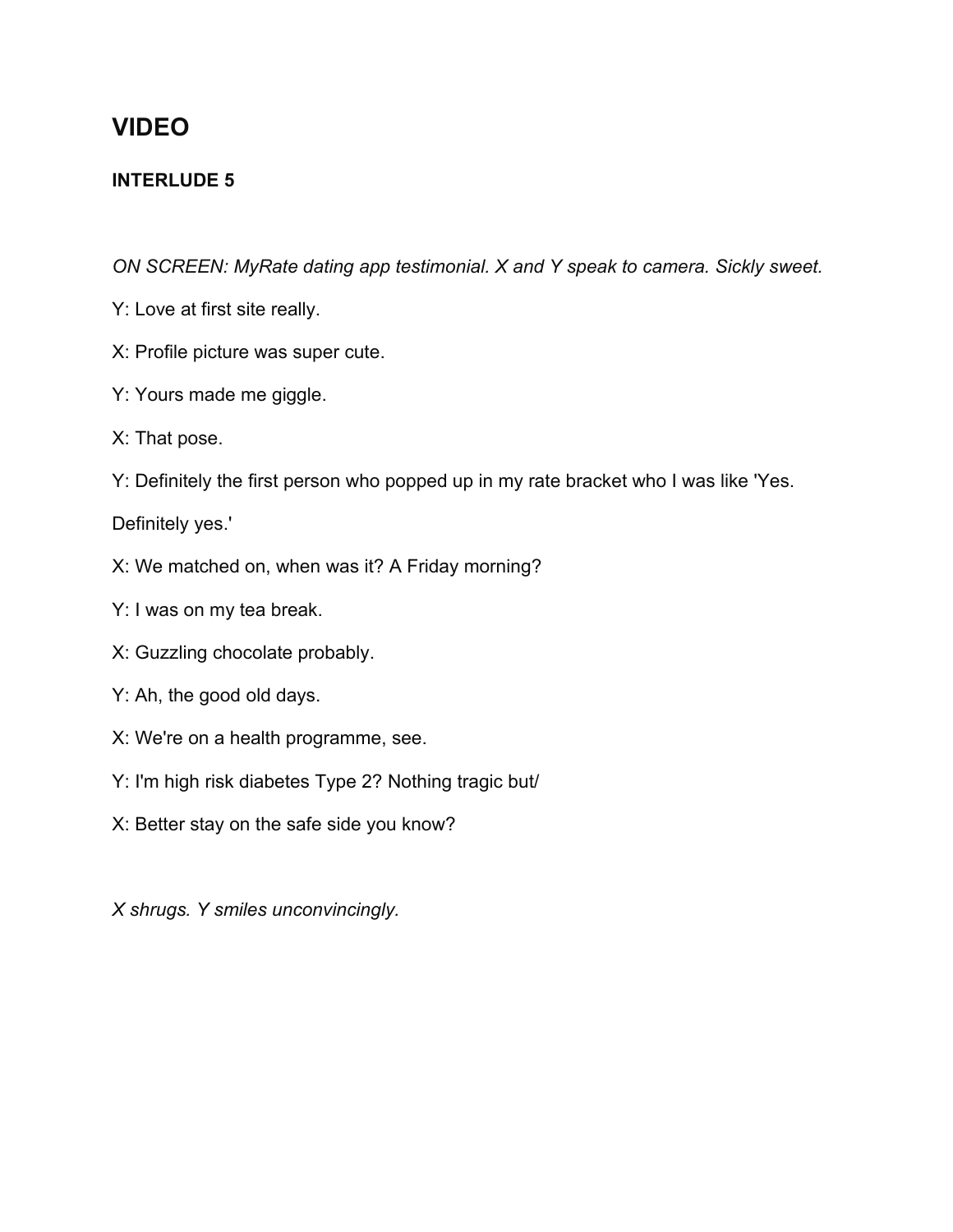### **INTERLUDE 6**

*Courtney Shreir's chat show. The vibe is cheap and seedy.*

HOST: Wassup guys, I'm Courtney Shrier, thank you all for clicking in. Today I'm joined by Sam Manuel, international life coach, medical miracle, and author of best-selling zine 'Up-Rate - Weird Old Tricks to Up Your Rating'. So, my viewers will be dying to ask: did you really go from *5.9* to 8.4 in two years? INTERVIEWEE: Yes Courtney, I did. HOST: Wow.Just wow. And the zine has been a huge success, how does that feel? INTERVIEWEE: Yeah, incredible. HOST: Amazing to bring hope to so many people. INTERVIEWEE: My subscribers are optimists. Fulfilling their dreams is what gets me up in the morning. HOST: So we all know about epigenetics and watching our micros and fit-goals, but can you give us some insight into what your courses offer? INTERVIEWEE: Oops, that would be telling Courtney.

HOST: Not even a sneak peek?

*Turns to camera.*

INTERVIEWEE: Potential up-raters can sign up for a discounted introductory offer and see how they can up their rating, for a healthier future, by visiting 'weird old tricks to up your rating dot corn.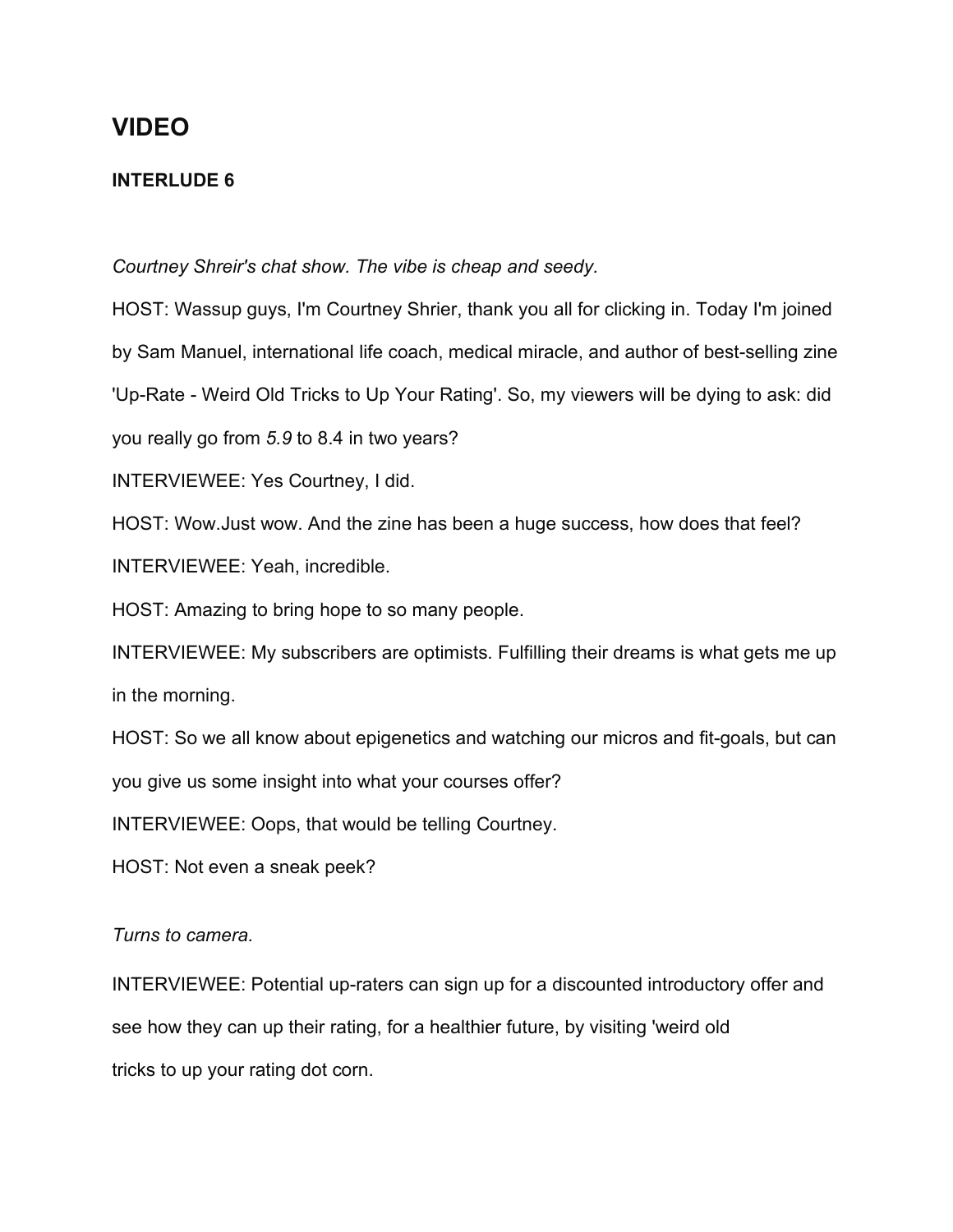#### **INTERLUDE 8**

#### *News reportage.*

REPORTER: ... I'm here outside Westboume Farm where late last night, a joyful wedding reception turned into a nightmare party. This mixed-rate couple from Dundee were celebrating their first evening as newly-weds, when a group of pro-rate activists vandalised and set fire to several cars outside the family farm on the outskirts of Midmar, Aberdeenshire.

Luckily no one was seriously hurt as a result of the attacks, but for the couple and their families, what should have been a joyful celebration certainly hasn't gone to plan. Three members of a local far-right pro-rate group are currently being held for /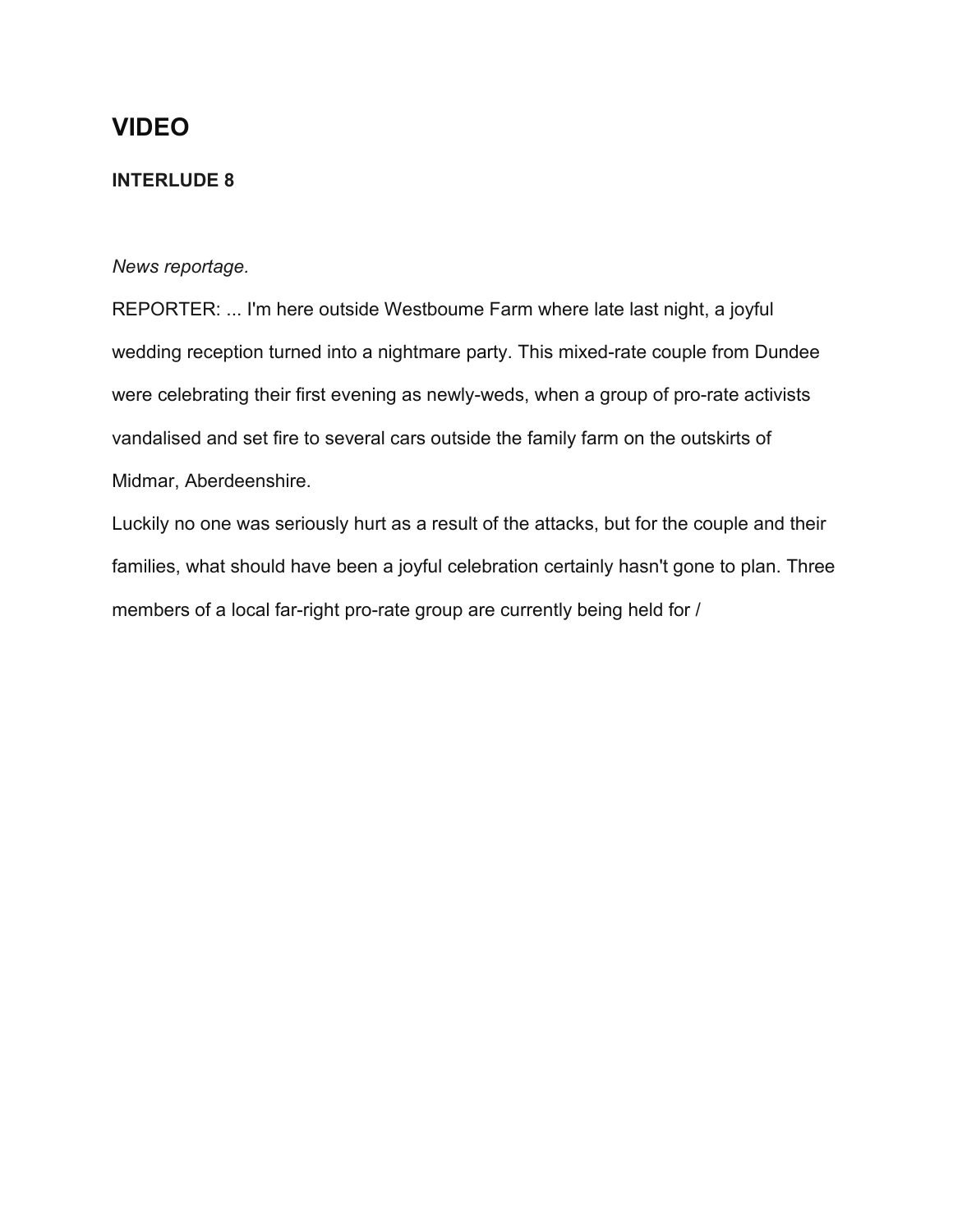#### **INTERLUDE 9**

*Advert: 'The Thring Group'. A well-dressed rep walks through public school grounds, talking to camera emphatically.*

SPEAKER: We at The Thring Group believe that every child deserves the best chance of success.

When children show signs of faltering concentration in early years, many parents look ahead with trepidation at academic struggle, failed entry tests, and bleak employment prospects. They see a clear division between those who will strive, and those who will *thrive.*

But this doesn't have to be the case. We offer personalised CRISPR editing therapy for genes associated with the autistic spectrum. We watch children move from the bottom to the top set practically overnight. We help to *write* success into the future of your child. Book in for a consultation today.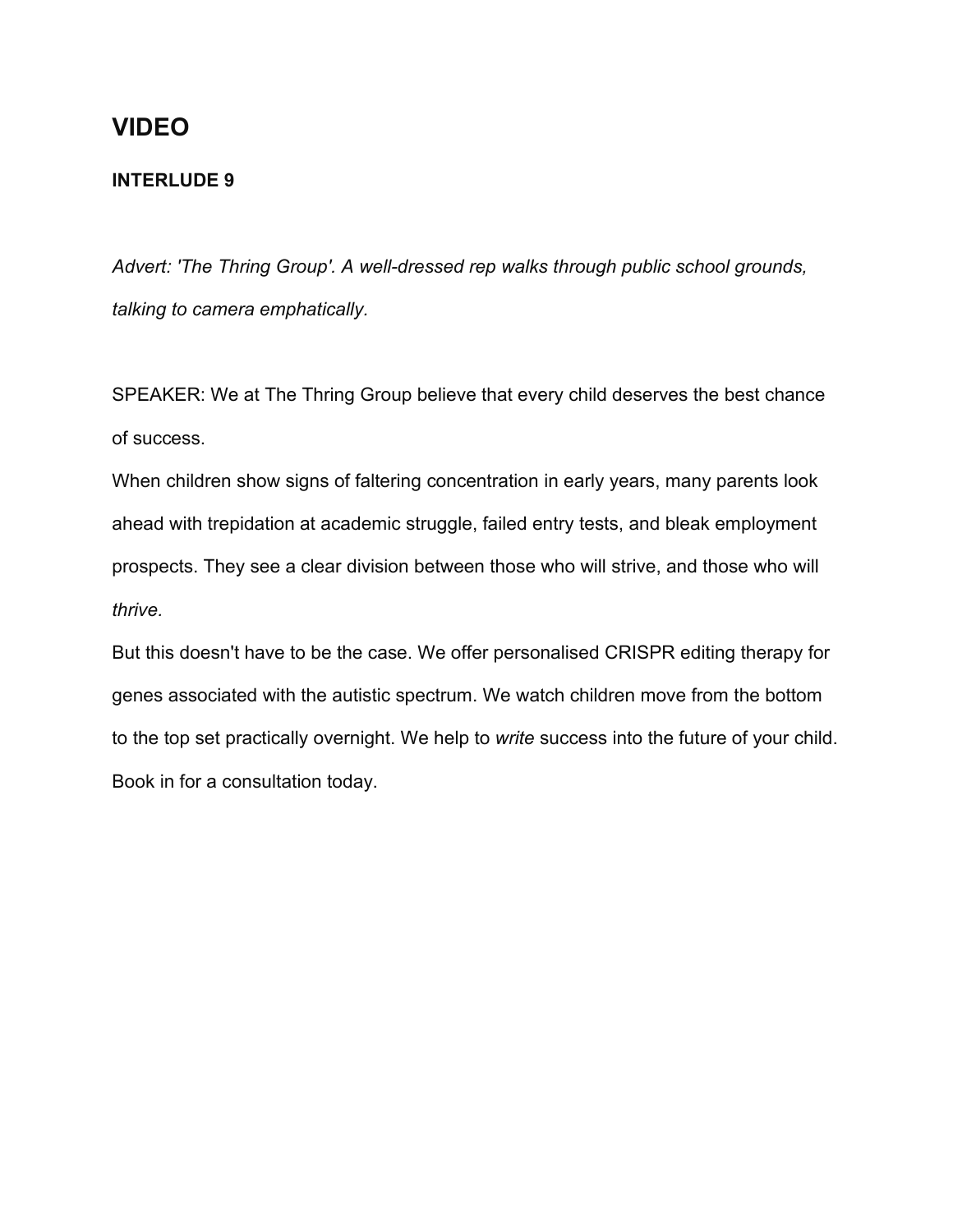#### **INTERLUDE 10**

*City street. Distant sounds of sirens and glass smashing. Blurry / muffled footage of people walking down dark street, barely visible. Voices off-screen:*

RIOTER 1: Few things of meds. Creams. Syringes. Sell them innit.

*RIOTER 2 jumps into wheelchair.*

RIOTER 2: Fam this is siccckk.

RIOTER 3: Nah don't, you'll break it, my son /

RIOTER 1: You crack me up man.

RIOTER 3: Here, let me say some I

RIOTER 1: Fam /

RIOTER 3: No, let me say this, yeah, send this out.

*Then RIOTER 3 's face appears more clearly on screen, close up.*

No seriously, this wheelchair's for my son, no seriously. I've come back FOUR TIMES asking. They keep changing the forms, allowances keep getting less. I queued eight hours last week. Eight hours. Then some cunt comes and tells me they ain't got one for him, they need to give high-rate cases priority with the wheelchairs. It's bullsh /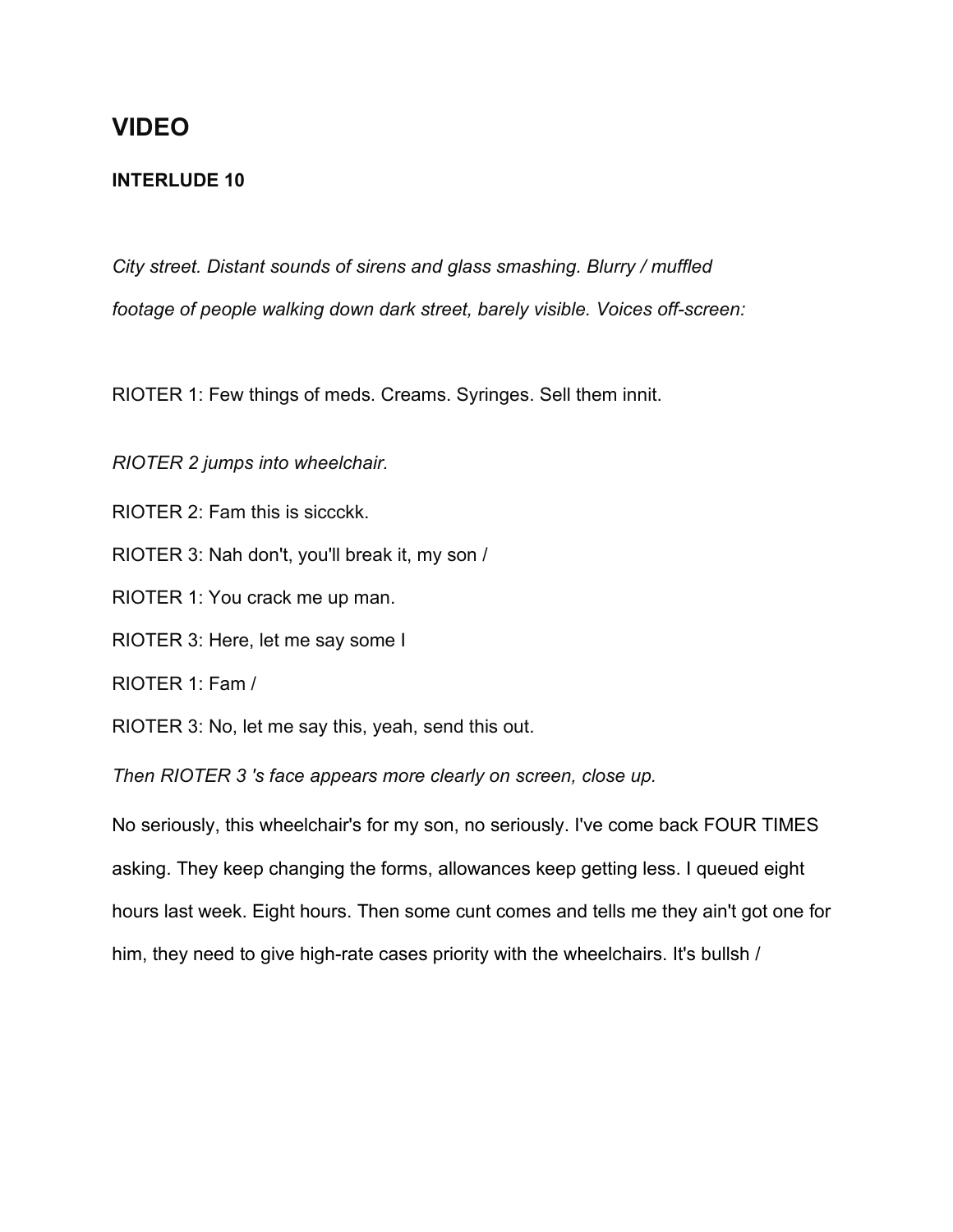### **INTERLUDE 11**

*Courts of justice. DR. DEVKI SALT walks briskly, accompanied by security. Several microphones and cameras are thrust in her direction. She looks exhausted but triumphant.*

SALT: ... this has been a witch hunt of epic proportions. But I am happy to report that I have been acquitted of all charges relating to genetic fraud and of all accusations of my being involved in the non-consensual sourcing of highrate blood.

I am pleased to declare that I have been found innocent on all accounts, and I thank my lawyers and the jury for their unwavering support, and hope we can all move/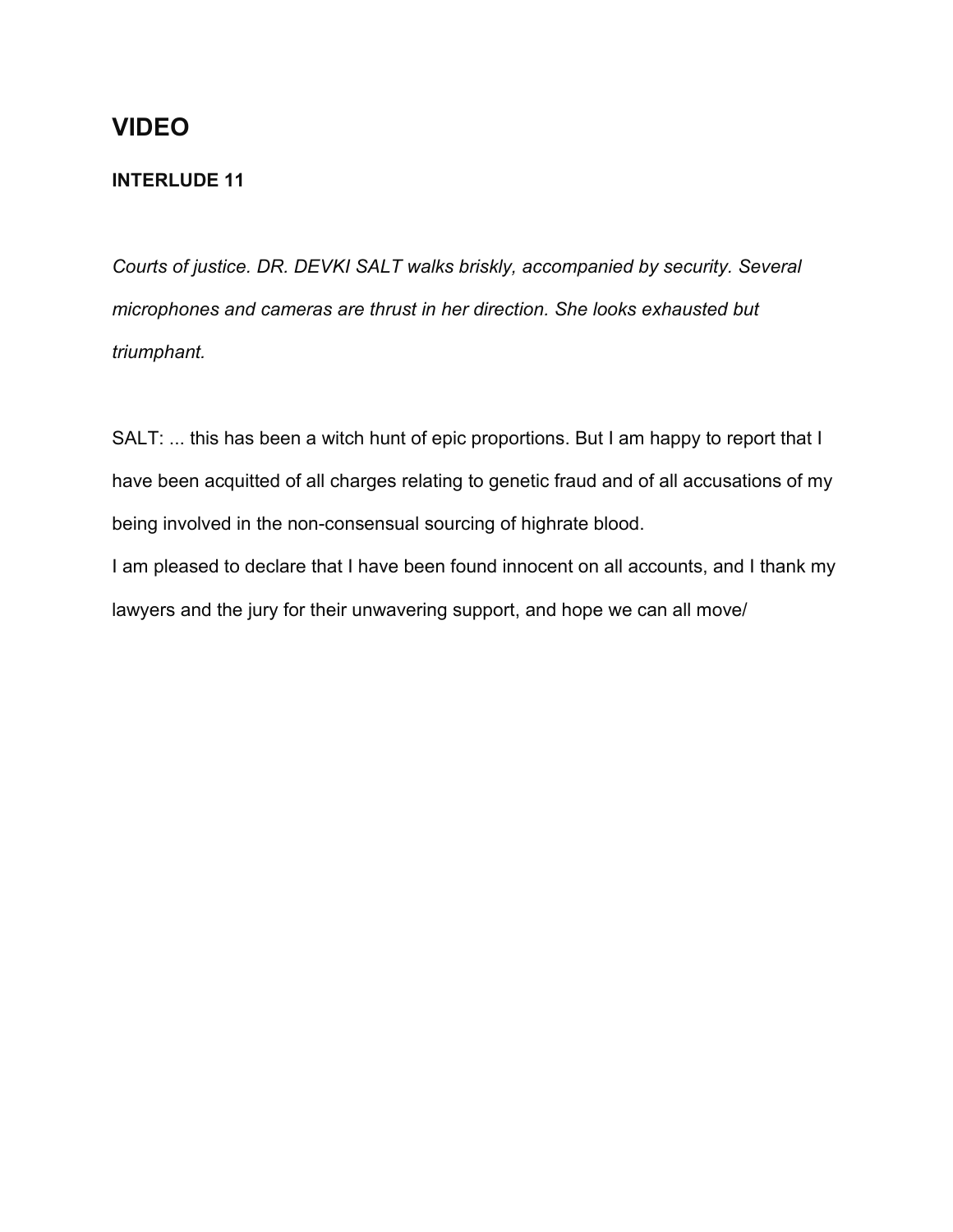#### **INTERLUDE 12**

*Evening news.*

NEWS REPORTER: ... Mr Thomas Obaju, well-known for having a rating of exactly 9.84, the highest on record in the UK, has been murdered. He was reported missing on Tuesday night after leaving his gym in East London and the remains of his corpse were found by a canal in Maida Vale this morning with several puncture wounds and syringe insertions.

A statement from the police describes his death as 'sad and futile'. It is not clear whether his murder was a political statement or merely another blood theft, but the authorities believe it to be a combination of the two.

Despite the introduction of the international DNA database, reports of blood crimes such as these are still on the rise. The police recommend that any known high-raters consider extra security, and any suspicious behaviour or information regarding illegal blood activity should be reported immediately /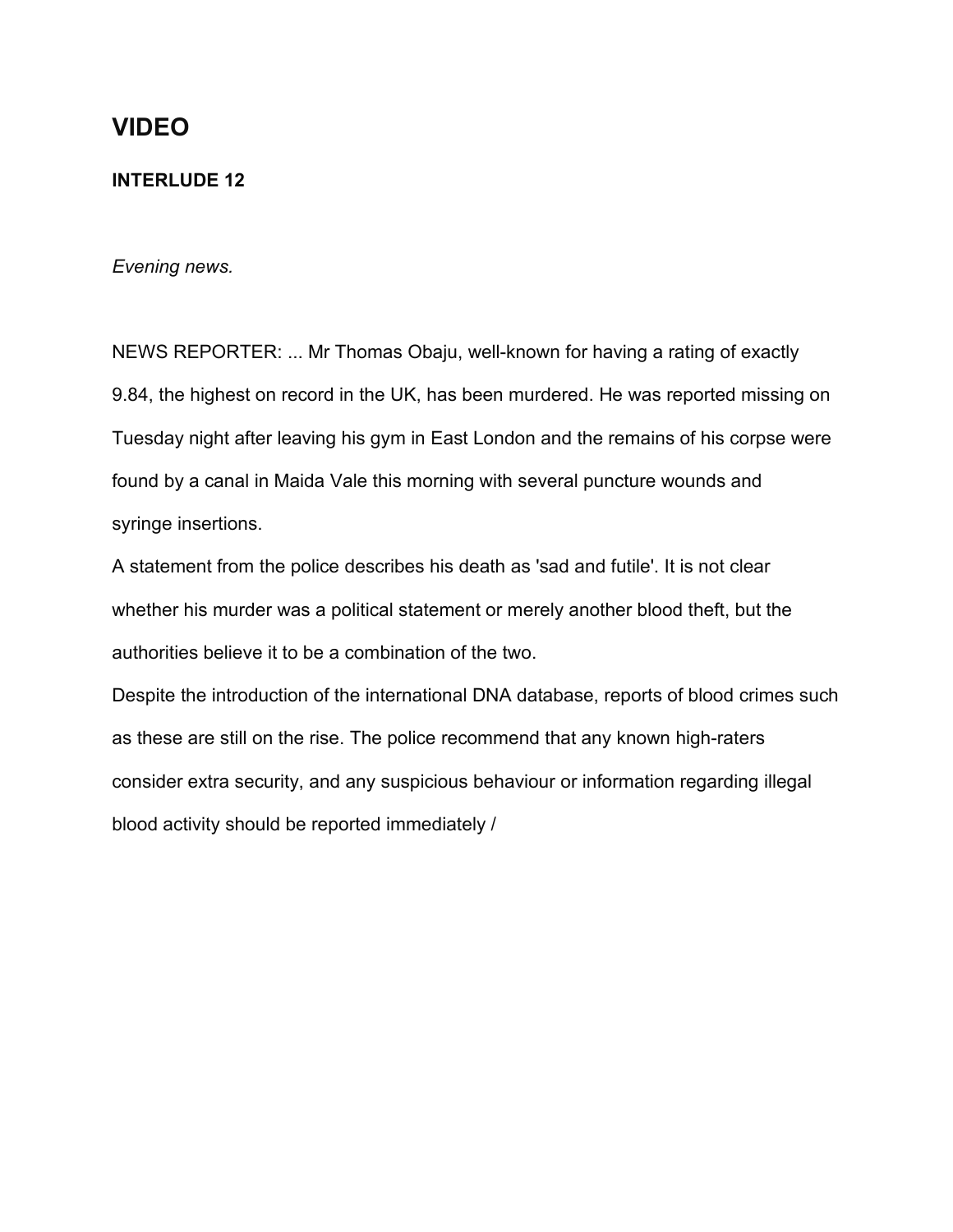#### **INTERLUDE 13**

*Campaign video. Inspirational backing music.*

ONE: When we found out we were going to have a baby it was a dream come true. TWO: Al cried.

ONE: I did.

TWO: Our financial situation meant that in-vitro wasn't possible; so when the test was positive and the embryo healthy it felt like a, well. ..

ONE: A miracle.

TWO: But when she was born prematurely, blind and with a rating of 2.8 it came as a bit of a shock. We didn't think we'd have the finances or time to support her and her needs. ONE: We were very worried.

TWO: It was awful.

ONE: We didn't realise how much DNA methylation happens in the last trimester and in the weeks after birth. Things can change so dramatically.

TWO: But thanks to lobby groups like CPNT we were able to work out what options were available to us and know our rights.

ONE: The legalisation of post-natal abortion has completely changed our lives. A year later we had another girl who was born at 6.1. Charlotte is now in year 1 and thriving. TWO: She's an angel.

ONE: It's down to the work of people such as CPNT that we were able to have the child of our dreams and give her the life she deserves,

TWO: So we encourage everyone to:

ONE and TWO: Know your rights.

*Big smiles.*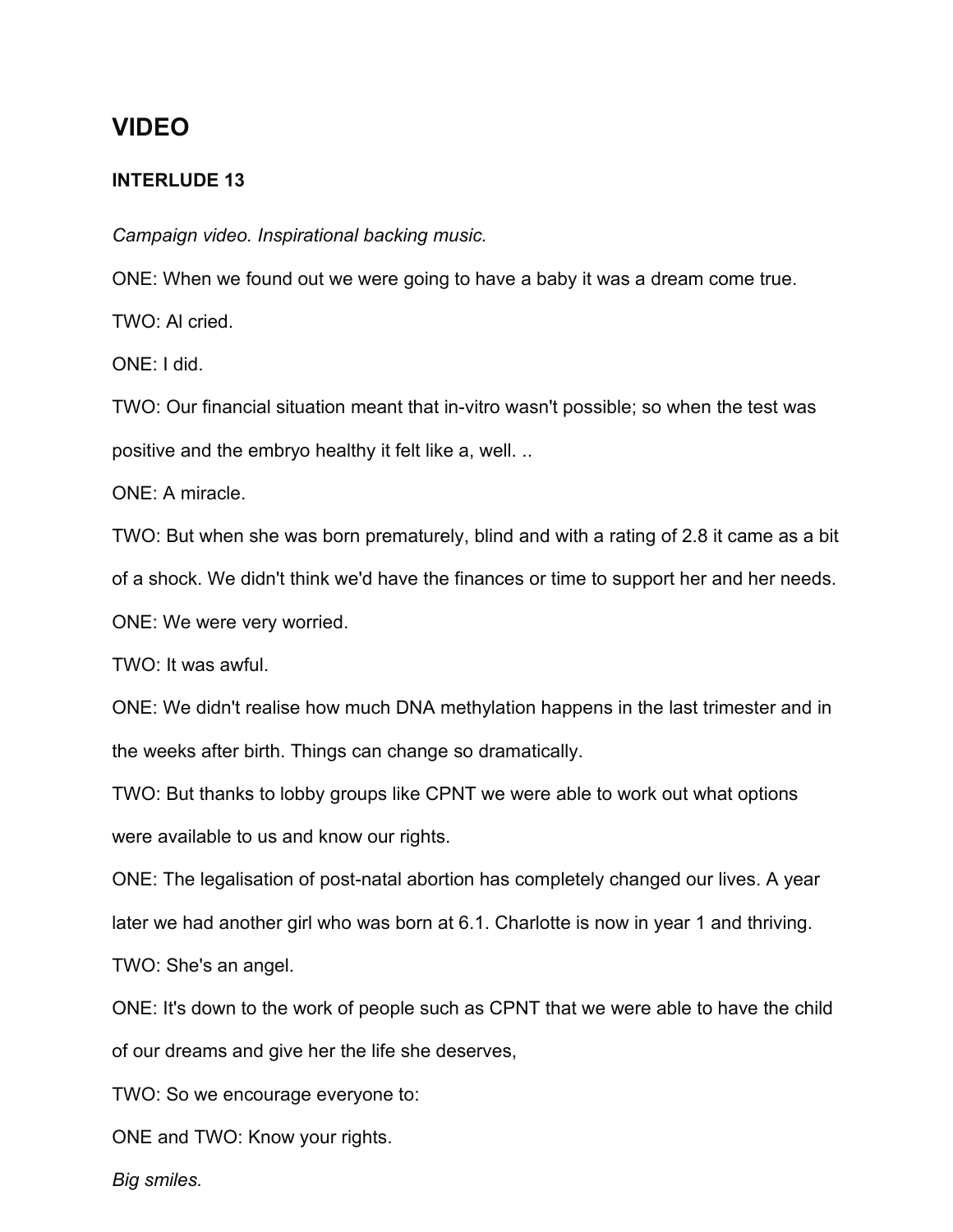VOICEOVER: Foetuses falling below 3.1 may be aborted within the first twenty-eight days after birth. Current law does not allow termination after this point. Check your local health centre or online portal for more information.